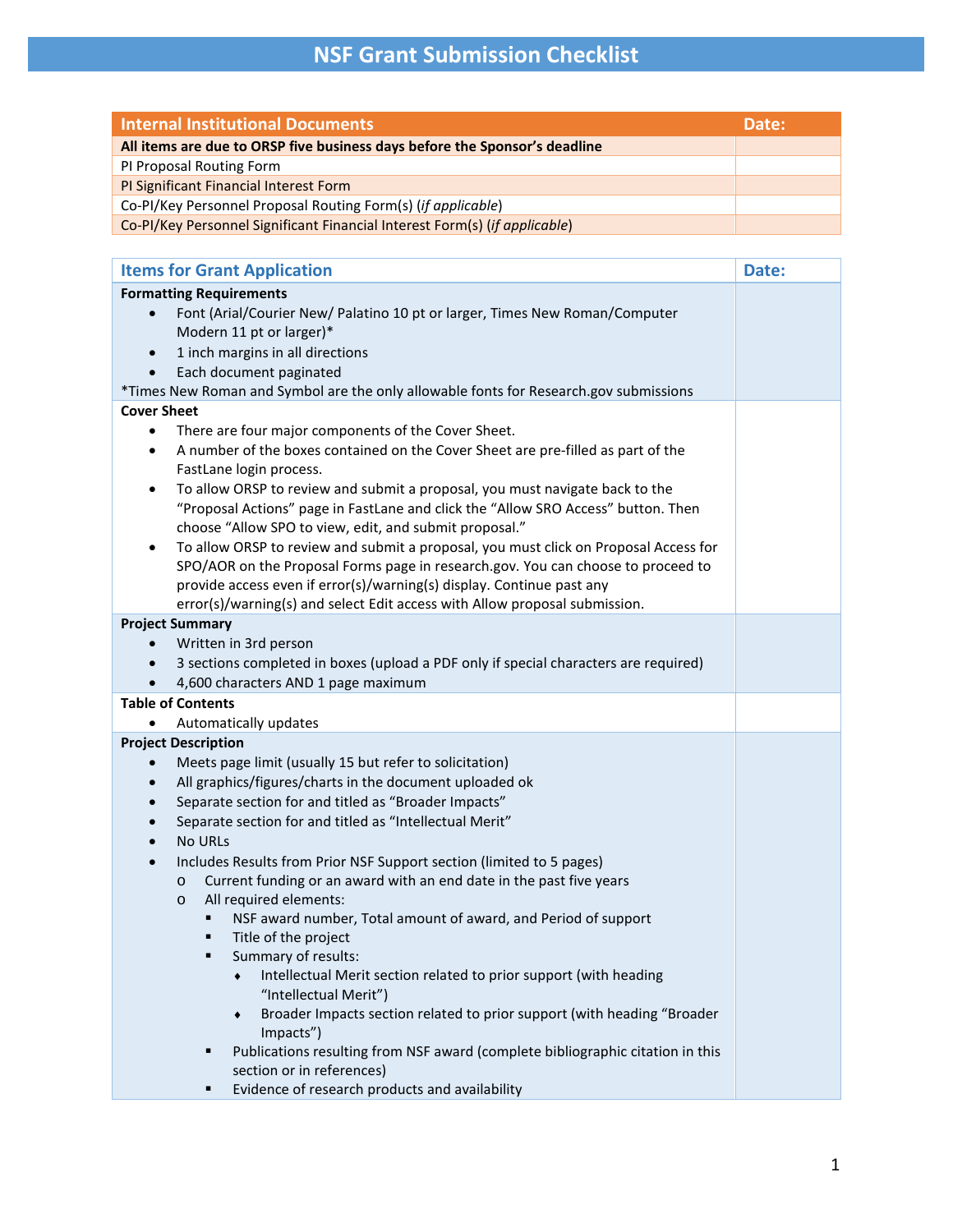## **NSF Grant Submission Checklist**

| п<br>If the proposal is for renewed support, a description of the relation of the                                                           |                                                                                                        |  |  |  |  |
|---------------------------------------------------------------------------------------------------------------------------------------------|--------------------------------------------------------------------------------------------------------|--|--|--|--|
| completed work to the proposed work.                                                                                                        |                                                                                                        |  |  |  |  |
| <b>References Cited</b>                                                                                                                     |                                                                                                        |  |  |  |  |
| Includes bibliographic citations only and does not provide parenthetical information<br>٠                                                   |                                                                                                        |  |  |  |  |
| outside of the 15-page Project Description                                                                                                  |                                                                                                        |  |  |  |  |
| All author names are listed and fully written out (i.e. no "et al")<br>٠                                                                    |                                                                                                        |  |  |  |  |
| Names appear in the order they appear in publication<br>٠                                                                                   |                                                                                                        |  |  |  |  |
| Include article or chapter title and, for book chapters, book title<br>٠                                                                    |                                                                                                        |  |  |  |  |
| Include start and end page numbers<br>$\bullet$                                                                                             |                                                                                                        |  |  |  |  |
| <b>Biographical Sketch(es)</b>                                                                                                              |                                                                                                        |  |  |  |  |
|                                                                                                                                             | Provided separately for each PI, all Co-PIs, and any senior personnel, regardless of role<br>$\bullet$ |  |  |  |  |
|                                                                                                                                             | (cannot be combined into one file)                                                                     |  |  |  |  |
| No more than 2 pages per biosketch<br>$\bullet$                                                                                             |                                                                                                        |  |  |  |  |
| Includes all and only the required elements:<br>$\bullet$<br>Professional Preparation - chronological order, include institution, location, |                                                                                                        |  |  |  |  |
| $\circ$<br>major, degree and year (or postdoctoral field and years)                                                                         |                                                                                                        |  |  |  |  |
| Appointments in reverse chronological order (begin with current position)<br>$\circ$                                                        |                                                                                                        |  |  |  |  |
| Products<br>$\circ$                                                                                                                         |                                                                                                        |  |  |  |  |
| Up to 5 most closely related and up to 5 other significant, publications must<br>٠                                                          |                                                                                                        |  |  |  |  |
| be published or submitted for publication                                                                                                   |                                                                                                        |  |  |  |  |
| List publications using same guidelines as for References, above<br>٠                                                                       |                                                                                                        |  |  |  |  |
| Synergistic Activities - list up to 5<br>$\circ$                                                                                            |                                                                                                        |  |  |  |  |
| <b>Budget and Budget Justification</b>                                                                                                      |                                                                                                        |  |  |  |  |
| No more than 5 pages                                                                                                                        |                                                                                                        |  |  |  |  |
| No cost sharing language<br>٠                                                                                                               |                                                                                                        |  |  |  |  |
| Each budget line item is documented and justified in the budget justification<br>٠                                                          |                                                                                                        |  |  |  |  |
| Include rates of pay for all paid personnel<br>$\bullet$                                                                                    |                                                                                                        |  |  |  |  |
| Include the definition of "year" in the budget justification<br>٠                                                                           |                                                                                                        |  |  |  |  |
| If more than 2 months salary requested, justification included<br>٠                                                                         |                                                                                                        |  |  |  |  |
| Travel must be specified, itemized, and justified by destination and cost<br>$\bullet$                                                      |                                                                                                        |  |  |  |  |
| <b>Current and Pending Support</b>                                                                                                          |                                                                                                        |  |  |  |  |
| Provided separately for PI, all Co-PIs, and any senior personnel, regardless of role<br>$\bullet$                                           |                                                                                                        |  |  |  |  |
| (cannot be combined into a single file)                                                                                                     |                                                                                                        |  |  |  |  |
| All current and pending support from whatever source (e.g., Federal, State, local or<br>$\bullet$                                           |                                                                                                        |  |  |  |  |
| foreign government agencies, public or private foundations, industrial or other                                                             |                                                                                                        |  |  |  |  |
| commercial organizations, or internal funds allocated toward specific projects) must                                                        |                                                                                                        |  |  |  |  |
| be listed.                                                                                                                                  |                                                                                                        |  |  |  |  |
| Include UWG funds allocated to specific projects (but not start-up funds)                                                                   |                                                                                                        |  |  |  |  |
| List this proposal as pending support<br>$\bullet$                                                                                          |                                                                                                        |  |  |  |  |
| Information for each project complete, including non-zero-time commitment                                                                   |                                                                                                        |  |  |  |  |
| <b>Facilities, Equipment and Other Resources</b>                                                                                            |                                                                                                        |  |  |  |  |
| No cost sharing language (i.e. no exact amounts to be contributed to the project)                                                           |                                                                                                        |  |  |  |  |
| although other resources may be included                                                                                                    |                                                                                                        |  |  |  |  |
| Includes description of unfunded collaborations<br>٠                                                                                        |                                                                                                        |  |  |  |  |
| Include description of unfunded senior personnel role(s) on project<br>$\bullet$                                                            |                                                                                                        |  |  |  |  |
| <b>Special Information and Supplementary Documentation</b>                                                                                  |                                                                                                        |  |  |  |  |
| Data Management Plan                                                                                                                        |                                                                                                        |  |  |  |  |
| No more than 2 pages. See NSF directorate specific guides<br>$\circ$                                                                        |                                                                                                        |  |  |  |  |
| Mentoring Plan for Postdocs (only included in post docs are on the project)<br>$\bullet$                                                    |                                                                                                        |  |  |  |  |
| Limited to 1 page<br>$\circ$                                                                                                                |                                                                                                        |  |  |  |  |
| <b>Other Supplementary Documentation</b>                                                                                                    |                                                                                                        |  |  |  |  |